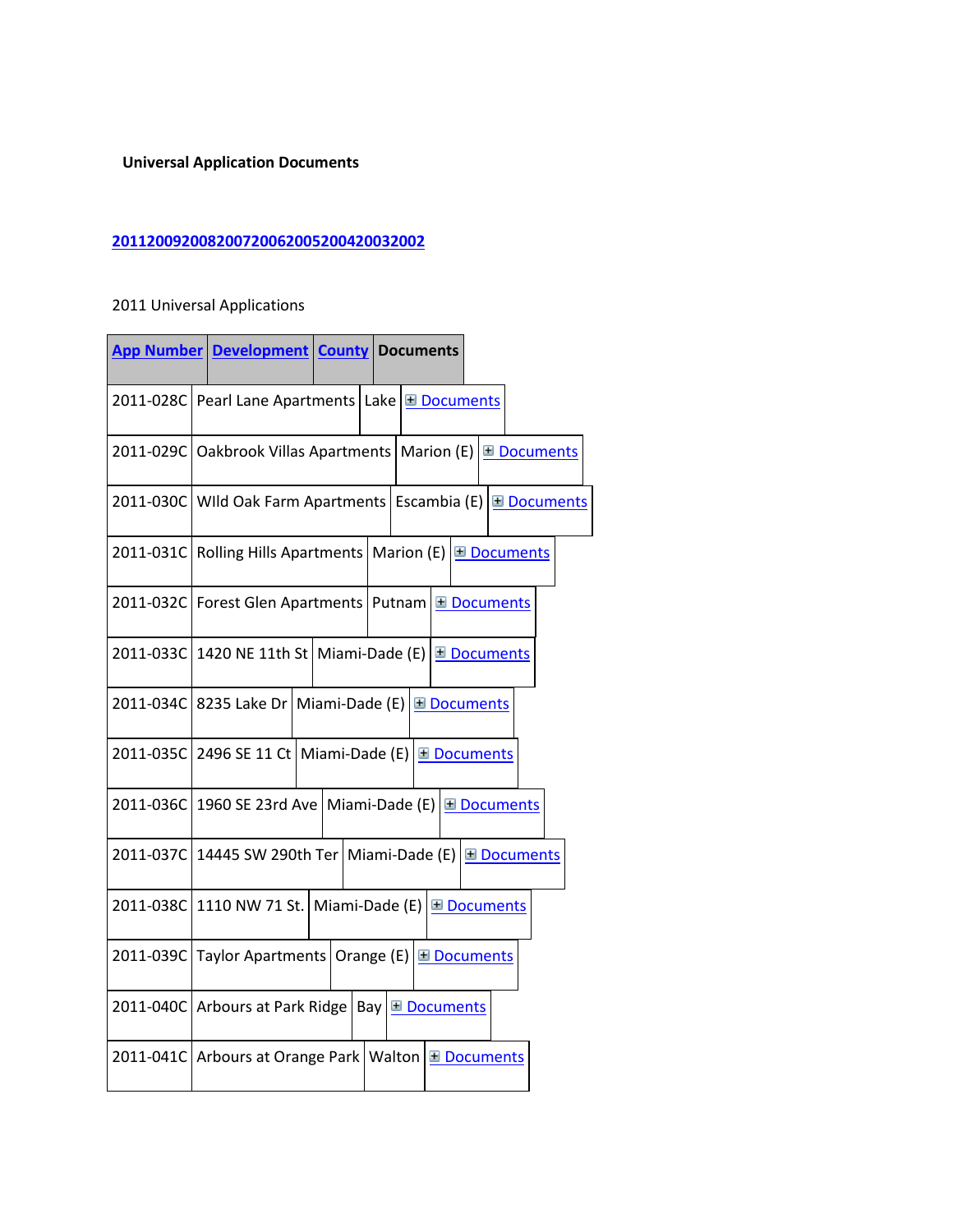|           | 2011-042C River Terrace   Sarasota (E)   <u>El Documents</u>                            |
|-----------|-----------------------------------------------------------------------------------------|
|           | 2011-043C Pine Ridge Manor Seniors Apartments Levy E Documents                          |
|           | 2011-044C Pembroke Oaks   Broward (E) E Documents                                       |
|           | 2011-045C Casabari   Broward (E)   <u>El Documents</u>                                  |
|           | 2011-046C OAKLAND TERRACE APARTMENTS   Duval (E) E Documents                            |
|           | 2011-047C Joe Moretti Preservation Phase One   Miami-Dade (E) E Documents               |
|           | 2011-048C Stirrup Plaza Preservation Phase One   Miami-Dade (E) E Documents             |
|           | 2011-049C South Miami Plaza Preservation   Miami-Dade (E) E Documents                   |
|           | 2011-050C Dante Fascell Preservation   Miami-Dade (E) E Documents                       |
|           | 2011-051C West Brickell Vistas II Miami-Dade (E) E Documents                            |
|           | 2011-052C Collins Park Apartments   Miami-Dade (E) E Documents                          |
|           | 2011-053C   Haley Sofge Preservation Phase One   Miami-Dade (E)  <br><b>⊞</b> Documents |
|           | 2011-054C   Banyan Grove   Monroe   El Documents                                        |
|           | 2011-055C   Heritage Village Commons   Seminole (E)   Documents                         |
|           | 2011-056C Perrytowne Apartments Taylor E Documents                                      |
|           | 2011-057C Springhill Apartments   Madison E Documents                                   |
| 2011-058C | City Heights Apartments<br>Miami-Dade (E)<br><b>El Documents</b>                        |
| 2011-059C | <b>City River Apartments</b><br>Miami-Dade (E)<br><b>⊞</b> Documents                    |
| 2011-060C | Coastal Village   St. Johns<br><b>El Documents</b>                                      |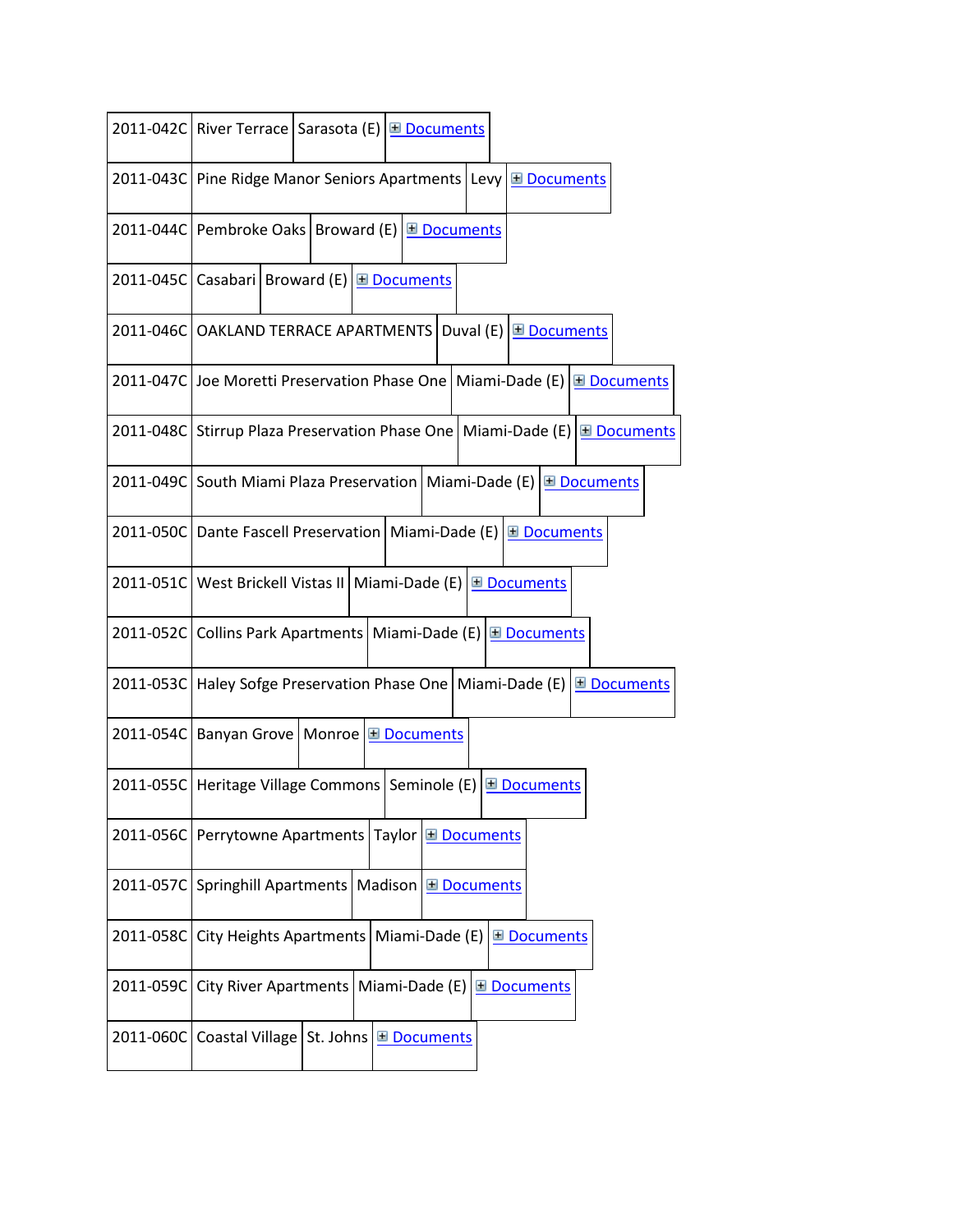|                     | 2011-061C Village Square   Palm Beach (E) E Documents          |                                                               |                     |                     |
|---------------------|----------------------------------------------------------------|---------------------------------------------------------------|---------------------|---------------------|
|                     | 2011-062C Las Palmas   Broward (E) E Documents                 |                                                               |                     |                     |
| 2011-063C El Jardin |                                                                | Miami-Dade (E)                                                | Documents           |                     |
|                     | 2011-064CH   Amistad   Miami-Dade (E)   Documents              |                                                               |                     |                     |
|                     | 2011-065C Pinnacle Azul   Miami-Dade (E) E Documents           |                                                               |                     |                     |
| 2011-066C           |                                                                | Eagle Ridge   Pinellas (E) $\boxed{\boxplus$ Documents        |                     |                     |
|                     | 2011-067C   Brickell View Terrace   Miami-Dade (E) E Documents |                                                               |                     |                     |
|                     | 2011-068C Brickell Station   Miami-Dade (E) E Documents        |                                                               |                     |                     |
|                     | 2011-069CH St. Martin's Place   Miami-Dade (E)   Documents     |                                                               |                     |                     |
| 2011-070C           | Flagler Square   Miami-Dade (E) $\boxed{\equiv}$ Documents     |                                                               |                     |                     |
| 2011-071C           |                                                                | Biscayne Square   Miami-Dade (E)                              | <b>El Documents</b> |                     |
| 2011-072C           |                                                                | Rainbow Village I   Miami-Dade (E)                            | <b>⊞</b> Documents  |                     |
|                     | 2011-073C New Haven   Miami-Dade (E) E Documents               |                                                               |                     |                     |
| 2011-074C           |                                                                | Rainbow Village II   Miami-Dade (E) $\boxed{\equiv$ Documents |                     |                     |
| 2011-075C           | Village Carver III   Miami-Dade (E)                            |                                                               | <b>El Documents</b> |                     |
| 2011-076C           | Biscayne River Village II                                      |                                                               | Miami-Dade (E)      | <b>⊞</b> Documents  |
| 2011-077C           |                                                                | Biscayne River Village I   Miami-Dade (E)                     |                     | <b>El Documents</b> |
| 2011-078C           | <b>Brickell Heights Apartments</b>                             |                                                               | Miami-Dade (E)      | <b>⊞</b> Documents  |
| 2011-079C           | City Landings                                                  | Miami-Dade (E)                                                | <b>El Documents</b> |                     |
|                     |                                                                |                                                               |                     |                     |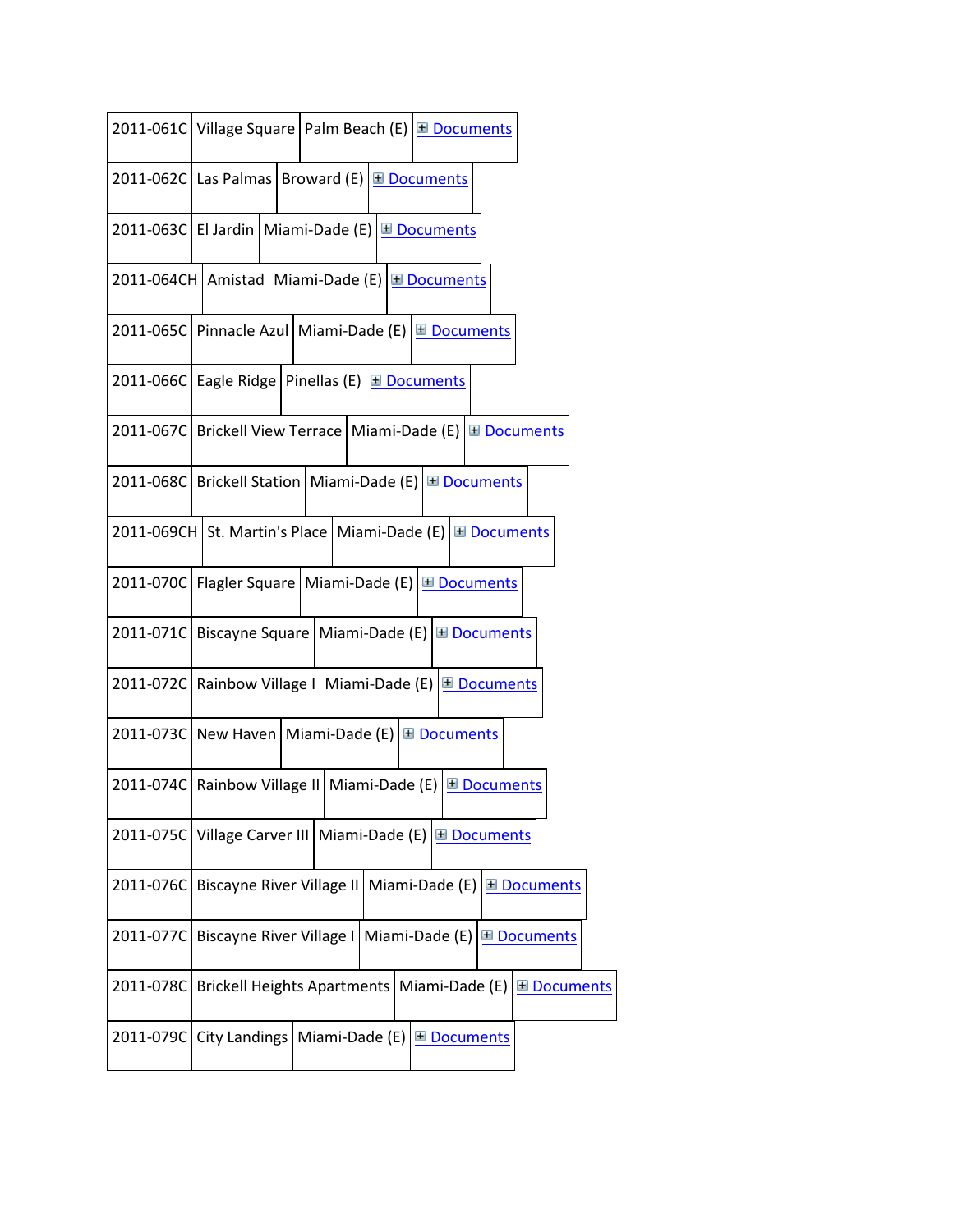|           |                                                                 |                             | 2011-080C Havana Tower   Miami-Dade (E)   El Documents        |                    |
|-----------|-----------------------------------------------------------------|-----------------------------|---------------------------------------------------------------|--------------------|
|           |                                                                 |                             | 2011-081C Lake Point Plaza Apartments Miami-Dade (E)          | <b>⊞</b> Documents |
|           |                                                                 |                             | 2011-082C Aswan Manor Apartments   Miami-Dade (E) E Documents |                    |
|           | 2011-083C Grandview Village   Columbia E Documents              |                             |                                                               |                    |
|           | 2011-084C Nova Oaks Volusia (E) E Documents                     |                             |                                                               |                    |
|           | 2011-085C Arrington Oaks Pinellas (E) E Documents               |                             |                                                               |                    |
|           |                                                                 |                             | 2011-086CH Osprey Apartments Miami-Dade (E) E Documents       |                    |
|           | 2011-087C St. John's Crossing Putnam E Documents                |                             |                                                               |                    |
|           | 2011-088C Lakeshore Oaks   Pinellas (E) E Documents             |                             |                                                               |                    |
|           | 2011-089C   Madison Oaks   Pasco (E) E Documents                |                             |                                                               |                    |
|           |                                                                 |                             | 2011-090C City Crossings   Miami-Dade (E) E Documents         |                    |
|           | 2011-091C La Azucena   Miami-Dade (E)                           |                             | <b>⊞</b> Documents                                            |                    |
|           | 2011-092C Los Rosales Miami-Dade (E)                            |                             | <b>El Documents</b>                                           |                    |
|           | 2011-093C   Allamanda   Miami-Dade (E)   <u>El Documents</u>    |                             |                                                               |                    |
|           | 2011-094C   La Margarita   Miami-Dade (E)   <b>El Documents</b> |                             |                                                               |                    |
|           | 2011-095C Athena Miami-Dade (E) <b>E</b> Documents              |                             |                                                               |                    |
| 2011-096C |                                                                 | Roosevelt Senior Apartments | <b>Citrus</b><br><b>⊞</b> Documents                           |                    |
|           | 2011-097C   Fairfield Manor   Escambia (E) El Documents         |                             |                                                               |                    |
|           | 2011-098C Laurel Court Volusia (E) E Documents                  |                             |                                                               |                    |
|           |                                                                 |                             |                                                               |                    |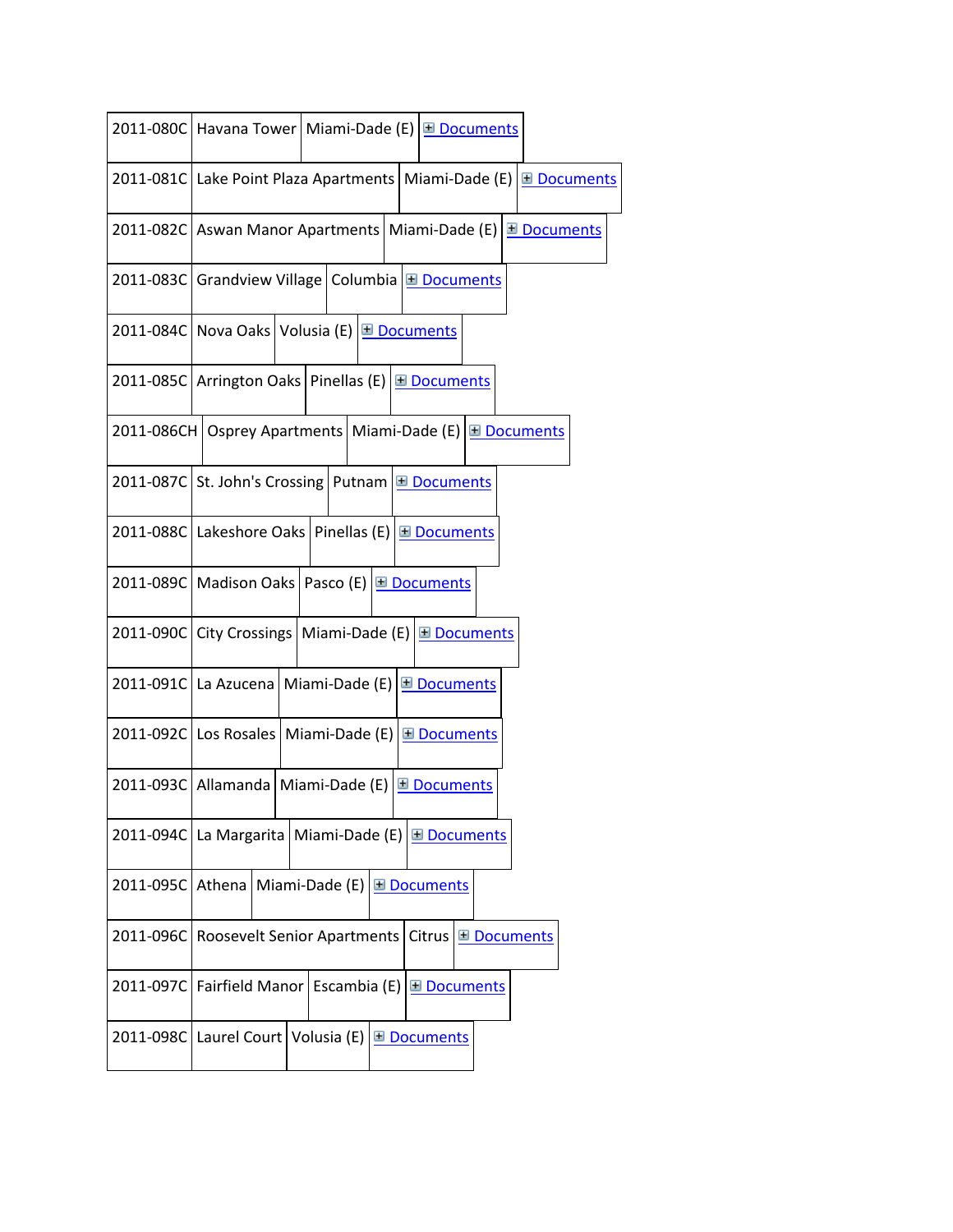|           | 2011-099C Scott Carver Phase III   Miami-Dade (E)   Documents                |
|-----------|------------------------------------------------------------------------------|
|           | 2011-100C   Magnolia Terrace Apartments   Leon (E)  <br><b>E</b> Documents   |
|           | 2011-101C The Lansing Pinellas (E) $\boxed{\text{H}$ Documents               |
|           | 2011-102C Villages at Halifax II Volusia (E) E Documents                     |
|           | 2011-103C   Banyan Station   Palm Beach (E)   <u>El Documents</u>            |
|           | 2011-104C La Romana   Miami-Dade (E) E Documents                             |
|           | 2011-105C Village Place   Broward (E) E Documents                            |
|           | 2011-106C MLF Towers Pinellas (E) E Documents                                |
|           | 2011-107C Twin Lakes at Lakeland   Polk (E) E Documents                      |
|           | 2011-108C   Modello Homes   Miami-Dade (E)   El Documents                    |
|           | 2011-109C   Wet-Net Villas Workforce Housing   Monroe E Documents            |
|           | 2011-110C Highland Square Apartments   Miami-Dade (E) E Documents            |
| 2011-111C | Claude Pepper Preservation Phase One   Miami-Dade (E)<br><b>El</b> Documents |
| 2011-112C | Wagner Creek Apartments   Miami-Dade (E)<br><b>El Documents</b>              |
|           | 2011-113C Smathers Preservation Phase One   Miami-Dade (E) E Documents       |
|           | 2011-114C Jack Orr Plaza Preservation Phase One   Miami-Dade (E) E Documents |
| 2011-115C | Earlington Place Apartments<br>Miami-Dade (E)<br><b>⊞</b> Documents          |
|           | 2011-116C Pinnacle Rio<br>Miami-Dade (E)<br><b>⊞</b> Documents               |
| 2011-117C | Friendship Tower II   Miami-Dade (E) $\boxed{\text{H}$ Documents             |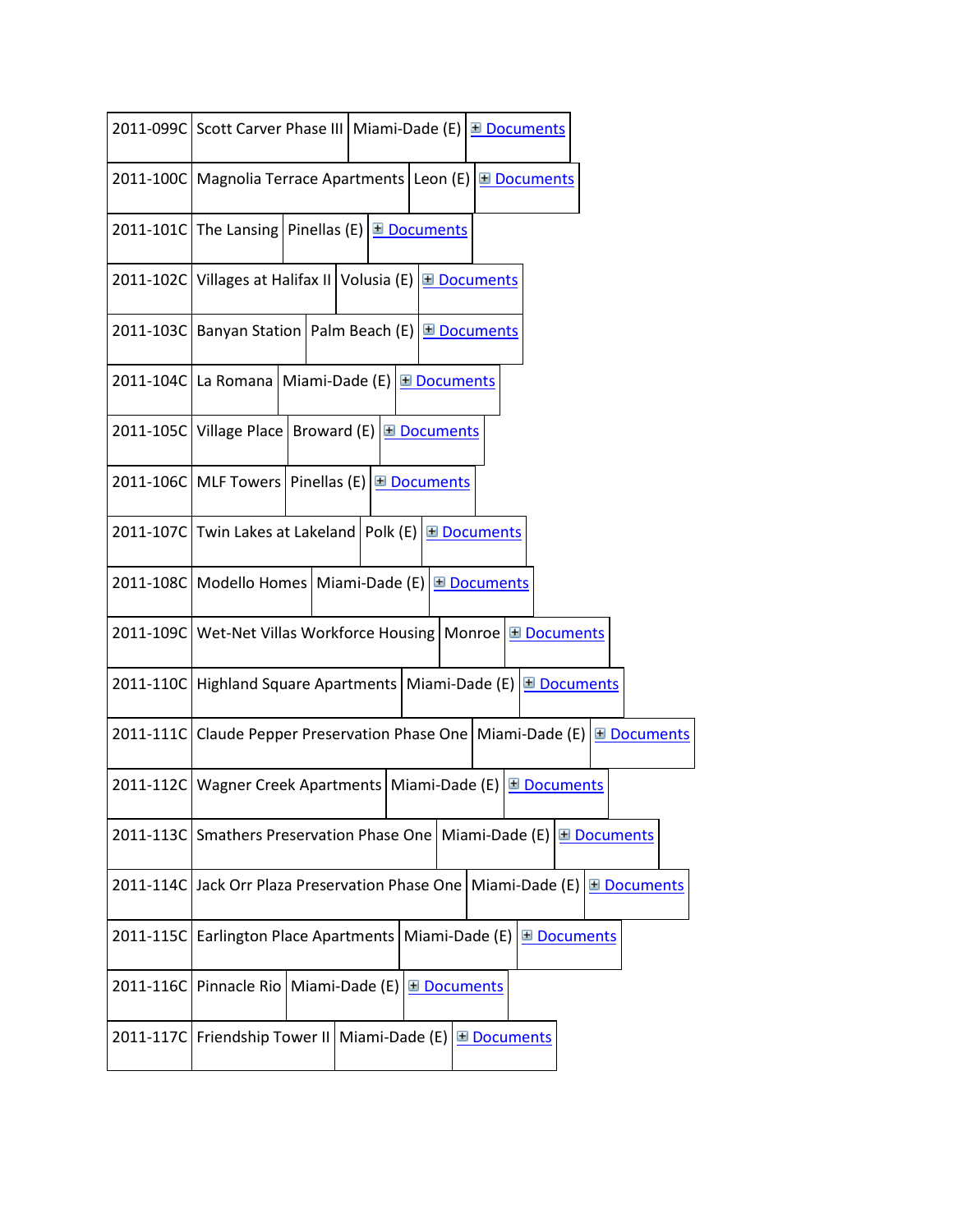|            | 2011-118C   Palmetto Court Apartments   Lee (E) E Documents              |
|------------|--------------------------------------------------------------------------|
|            | 2011-119C The Lofts at Tarpon River Broward (E) E Documents              |
|            | 2011-120C Second Street   Broward (E) E Documents                        |
|            | 2011-121C Sabal Palm Apartments Lee (E) E Documents                      |
|            | 2011-122C   Pinnacle at Flagler Pointe   Broward (E) E Documents         |
|            | 2011-123C Village of the Arts   Broward (E) $\boxed{\boxplus}$ Documents |
|            | 2011-124C The Reed at Encore Hillsborough (E) E Documents                |
|            | 2011-125C Eclipse East Broward (E) E Documents                           |
|            | 2011-126C Lulav Square   Miami-Dade (E) E Documents                      |
|            | 2011-127C The Arbors Hillsborough (E) E Documents                        |
|            | 2011-128C   Metro South Senior Apartments   Miami-Dade (E)   Documents   |
|            | 2011-129C Gardenia Garden Apartments   Alachua (E)   El Documents        |
|            | 2011-130C Tierra Pointe Apartments   Osceola E Documents                 |
|            | 2011-131C Vista Del Sol Apartments   Osceola E Documents                 |
|            | 2011-132C Campbell Landings<br>Pinellas (E)<br><b>El Documents</b>       |
| 2011-133C  | CTA River Apartments   Hillsborough (E) E Documents                      |
| 2011-134CH | Sugar Mill Woods Apartments   Volusia (E) E Documents                    |
| 2011-135C  | Magnolia Place Apartments   Pasco (E)<br><b>⊞</b> Documents              |
|            | Pinellas (E)<br>2011-136C   Merritt Grand  <br><b>E</b> Documents        |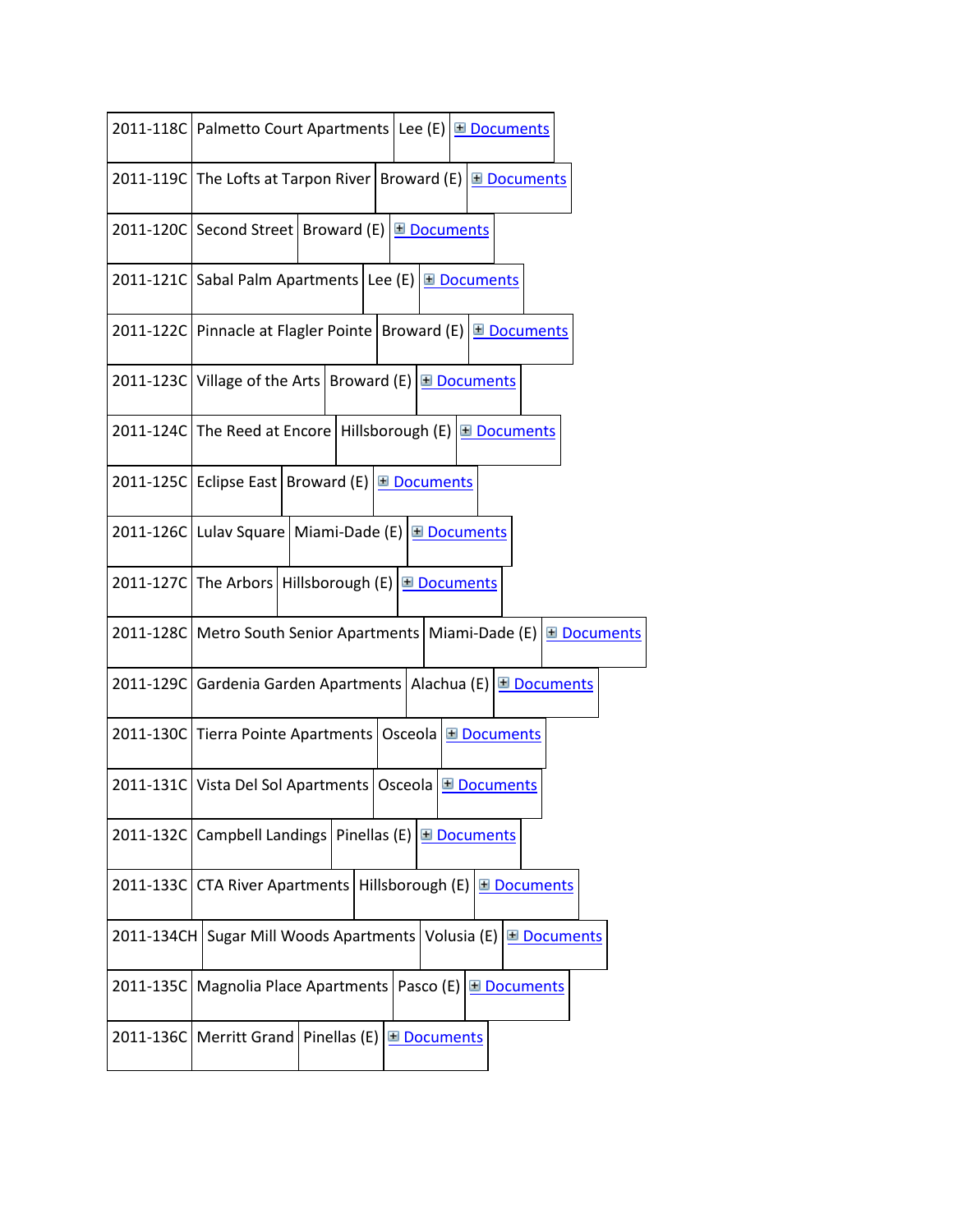|           | 2011-137C   Merritt at Highland Park   Pinellas (E) E Documents                    |
|-----------|------------------------------------------------------------------------------------|
|           | 2011-138C Hometown Station   Miami-Dade (E) E Documents                            |
|           | 2011-139C Forest Park South   Brevard (E) E Documents                              |
|           | 2011-140C Stevens Duval Duval (E) E Documents                                      |
|           | 2011-141C Chestnut Trail Apartments Pinellas (E) <b>E</b> Documents                |
|           | 2011-142C Carver Gardens   Alachua (E) E Documents                                 |
|           | 2011-143C   Foxwood Apartments   Bay E Documents                                   |
|           | 2011-144C Seminole Garden Apartments Seminole (E) E Documents                      |
|           | Duval (E) $\boxed{\text{H}$ Documents<br>2011-145C University Plaza Apartments     |
|           | 2011-146C Broward Gardens   Broward (E) E Documents                                |
|           | 2011-147C 135th Street Apartments Miami-Dade (E) E Documents                       |
|           | 2011-148C Jackson Heights   Hillsborough (E) E Documents                           |
|           | 2011-149C Central Court Apartments   Hillsborough (E) E Documents                  |
|           | 2011-150C Pine Creek Village St. Lucie (E) E Documents                             |
| 2011-151C | Brookside Village   Lee (E) $\boxed{\text{H}$ Documents                            |
| 2011-152C | Macedonia Garden Apartments<br>Bay <b>E</b> Documents                              |
| 2011-153C | Hudson Estates<br>Pasco (E)<br><b>⊞</b> Documents                                  |
| 2011-154C | 3rd Avenue Villas at Flagler Village<br>Broward (E) $\boxed{\boxplus}$ Documents   |
| 2011-155C | Hillsborough (E)<br><b>Temple Heights Senior Apartments</b><br><b>El</b> Documents |
|           |                                                                                    |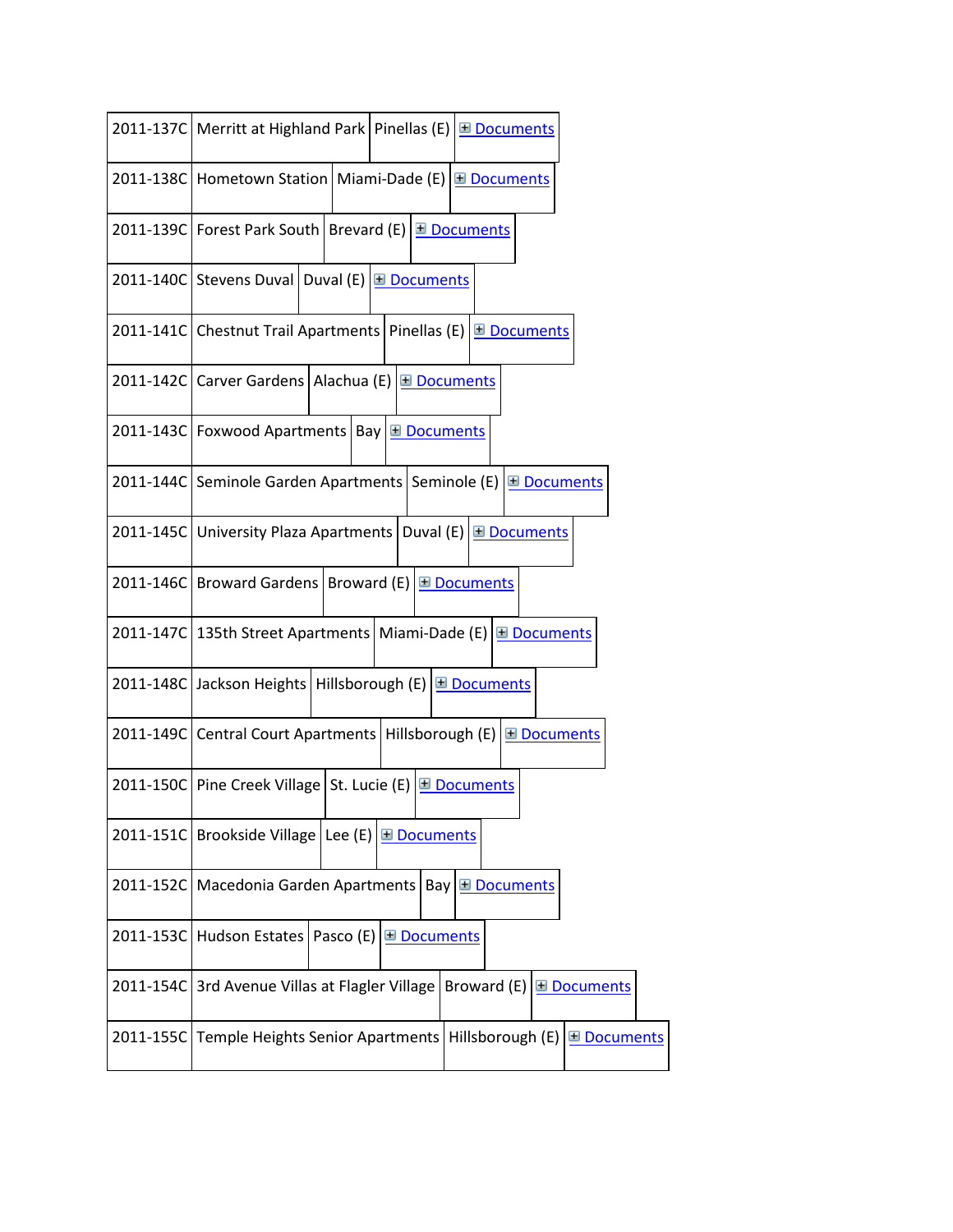|           | 2011-156C 4th Ave Villas   Pinellas (E) E Documents                            |
|-----------|--------------------------------------------------------------------------------|
|           | <b>El</b> Documents<br>2011-157C   Ocean Breeze Senior Apartments   Martin (E) |
|           | 2011-158C The Pearl   Miami-Dade (E) E Documents                               |
|           | 2011-159C The Vineyard   Miami-Dade (E) E Documents                            |
|           | 2011-160C Riverbend Pointe   Broward (E) E Documents                           |
|           | 2011-161C Mira Flores Pinellas (E) <b>Documents</b>                            |
|           | 2011-162C Rio Vista   Miami-Dade (E)   <u>El Documents</u>                     |
|           | 2011-163C Casa Bonita   Miami-Dade (E)   El Documents                          |
|           | 2011-164C San Marino   Miami-Dade (E) E Documents                              |
|           | 2011-165C Evernia Place   Palm Beach (E)   <b>El Documents</b>                 |
|           | 2011-166C Willow Lake Townhomes   Miami-Dade (E) E Documents                   |
|           | 2011-167C Prairie Oaks Apartments Levy E Documents                             |
|           | 2011-168C Mission Hills Apartments Leon (E) E Documents                        |
|           | 2011-169C Century Woods Apartments Escambia (E) E Documents                    |
| 2011-170C | Dixie Grove Apartments   Orange $(E)$ $\Box$ Documents                         |
| 2011-171C | Oakhurst Square   Hillsborough (E)<br><b>□ Documents</b>                       |
| 2011-172C | Madison Heights<br>Hillsborough (E)<br><b>□</b> Documents                      |
| 2011-173C | The Verandas of Punta Gorda<br>Charlotte<br><b>⊞</b> Documents                 |
| 2011-174C | Renaissance Preserve Phase III Lee (E)<br><b>El Documents</b>                  |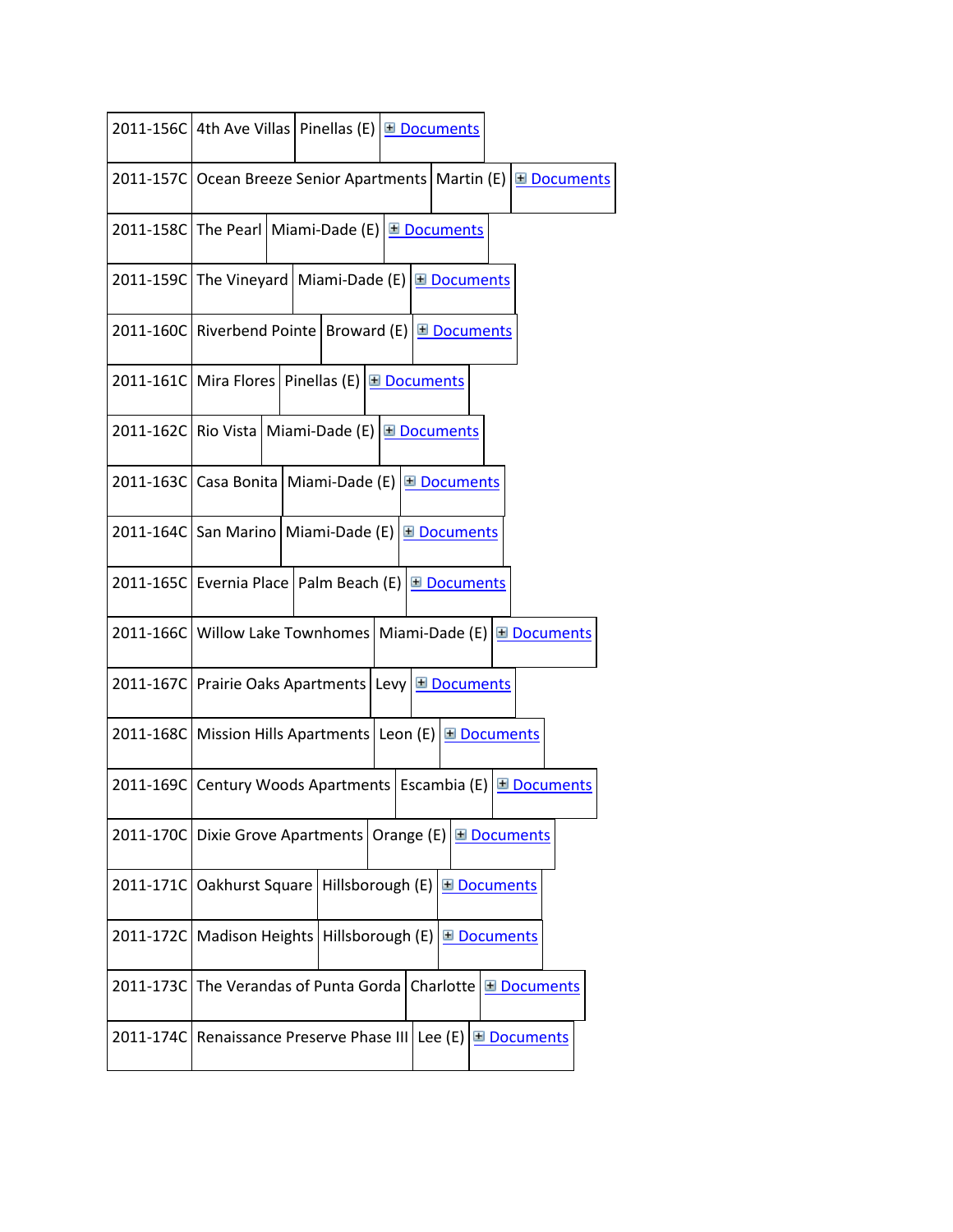|           | 2011-175C Sunrise Park Senior Apartments Polk (E) E Documents                        |
|-----------|--------------------------------------------------------------------------------------|
|           | 2011-176C   Landings at Cross Bayou   Pinellas (E)<br><b>□</b> Documents             |
|           | 2011-177C   Immokalee Apartments   Collier (E)   <u>El Documents</u>                 |
|           | 2011-178C College Arms Garden Apartments   Putnam E Documents                        |
|           | 2011-179C Holly Point Apartments Volusia (E) E Documents                             |
|           | 2011-180C Hilltop Apartments   Madison E Documents                                   |
|           | 2011-181C   West Brickell View Apartments   Miami-Dade (E) E Documents               |
|           | 2011-182C Sapodilla Place Apartments   Palm Beach (E) E Documents                    |
|           | 2011-183C City Center II   Miami-Dade (E) E Documents                                |
|           | 2011-184C The West End   Miami-Dade (E) E Documents                                  |
|           | 2011-185C Northwest Gardens II Broward (E) E Documents                               |
|           | 2011-186C The Nexus   Miami-Dade (E) E Documents                                     |
|           | 2011-187C Seventh Avenue Transit Village II   Miami-Dade (E)  <br><b>E</b> Documents |
|           | 2011-188C Spring Garden   Miami-Dade (E) E Documents                                 |
|           | 2011-189C Northside Transit Village I Miami-Dade (E)<br><b>⊞</b> Documents           |
|           | 2011-190C   Northside Transit Village II   Miami-Dade (E)   El Documents             |
| 2011-191C | Northwest Gardens IV<br>Broward (E)<br><b>E</b> Documents                            |
| 2011-192C | City Center   Miami-Dade (E)<br><b>□</b> Documents                                   |
| 2011-193C | East Lake Apartments   Broward (E)<br><b>El Documents</b>                            |
|           |                                                                                      |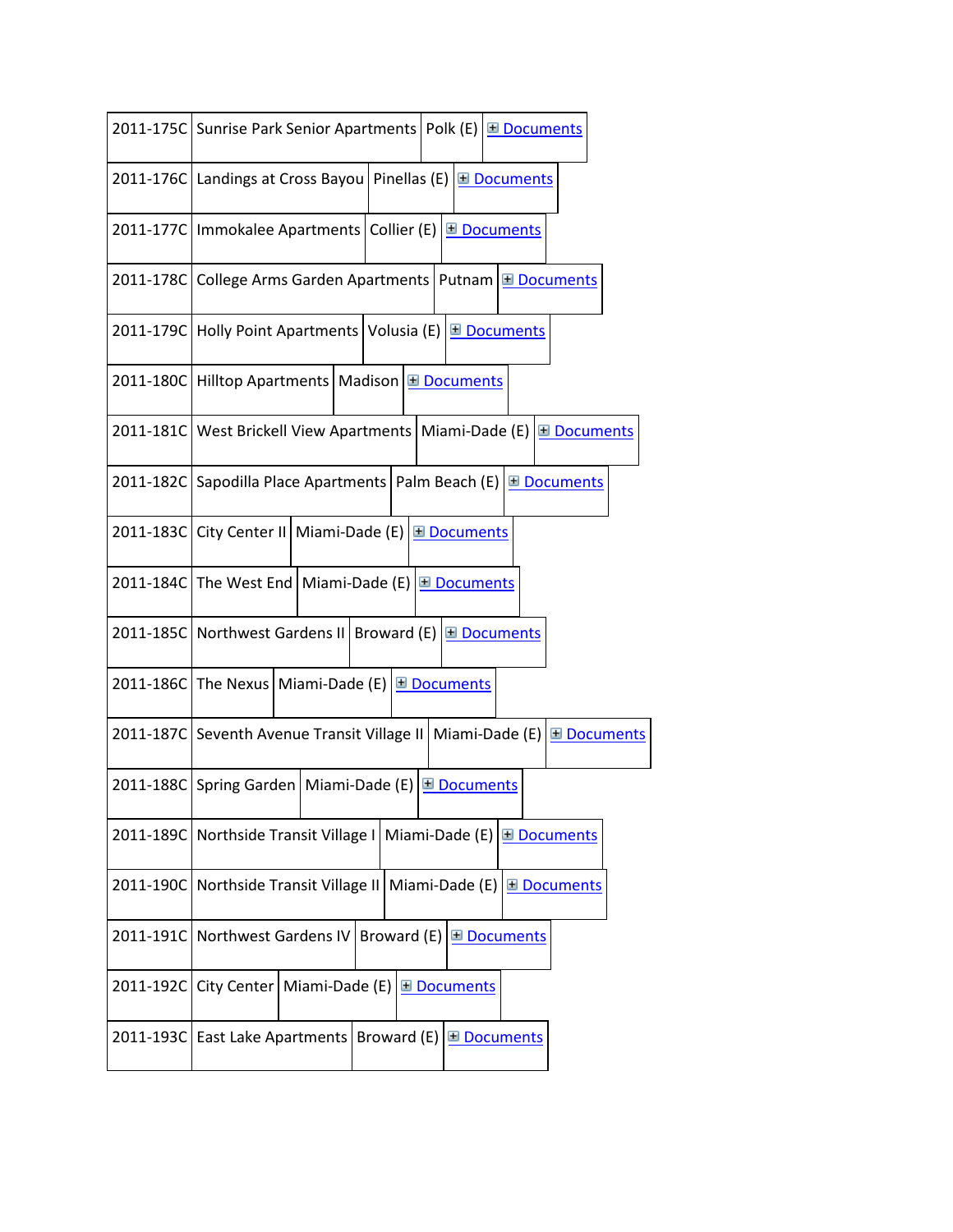|           | 2011-194C Santos Isle   Pinellas (E)   El Documents                        |
|-----------|----------------------------------------------------------------------------|
|           | 2011-195C Easton Cove Escambia (E) E Documents                             |
|           | 2011-196C Vista Grande Apartments   Miami-Dade (E) E Documents             |
|           | 2011-197C   West Brickell Tower Apartments   Miami-Dade (E)   El Documents |
|           | 2011-198C Pointe at Stillwater   Pinellas (E) E Documents                  |
|           | 2011-199C Venetian Walk   Sarasota (E)   El Documents                      |
|           | 2011-200C Las Palmas Apartments   Miami-Dade (E) E Documents               |
|           | 2011-201C Janie's Garden Phase 3   Sarasota (E) E Documents                |
|           | 2011-202C Vista Grand at Bayonet Point   Pasco (E) E Documents             |
|           | 2011-203C Vista Grand at Woodlawn   Pinellas (E) E Documents               |
|           | 2011-204C Vista Grand at Oakhill   Hernando   El Documents                 |
| 2011-205C | Trinity Towers South   Brevard (E) $\Box$ Documents                        |
|           | 2011-206C Seminole Park Pinellas (E) E Documents                           |
|           | 2011-207C Brickell Village South Miami-Dade (E) E Documents                |
|           | 2011-208C   Washington Square Apartments   Miami-Dade (E) E Documents      |
| 2011-209C | Sailboat Bend Apartments   Broward (E) $\boxed{\boxplus$ Documents         |
| 2011-210C | Peary Court   Monroe<br><b>E</b> Documents                                 |
| 2011-211C | Grove Gate Apartments   Miami-Dade (E)<br><b>El Documents</b>              |
| 2011-212C | Brickell Village West   Miami-Dade (E)<br><b>El Documents</b>              |
|           |                                                                            |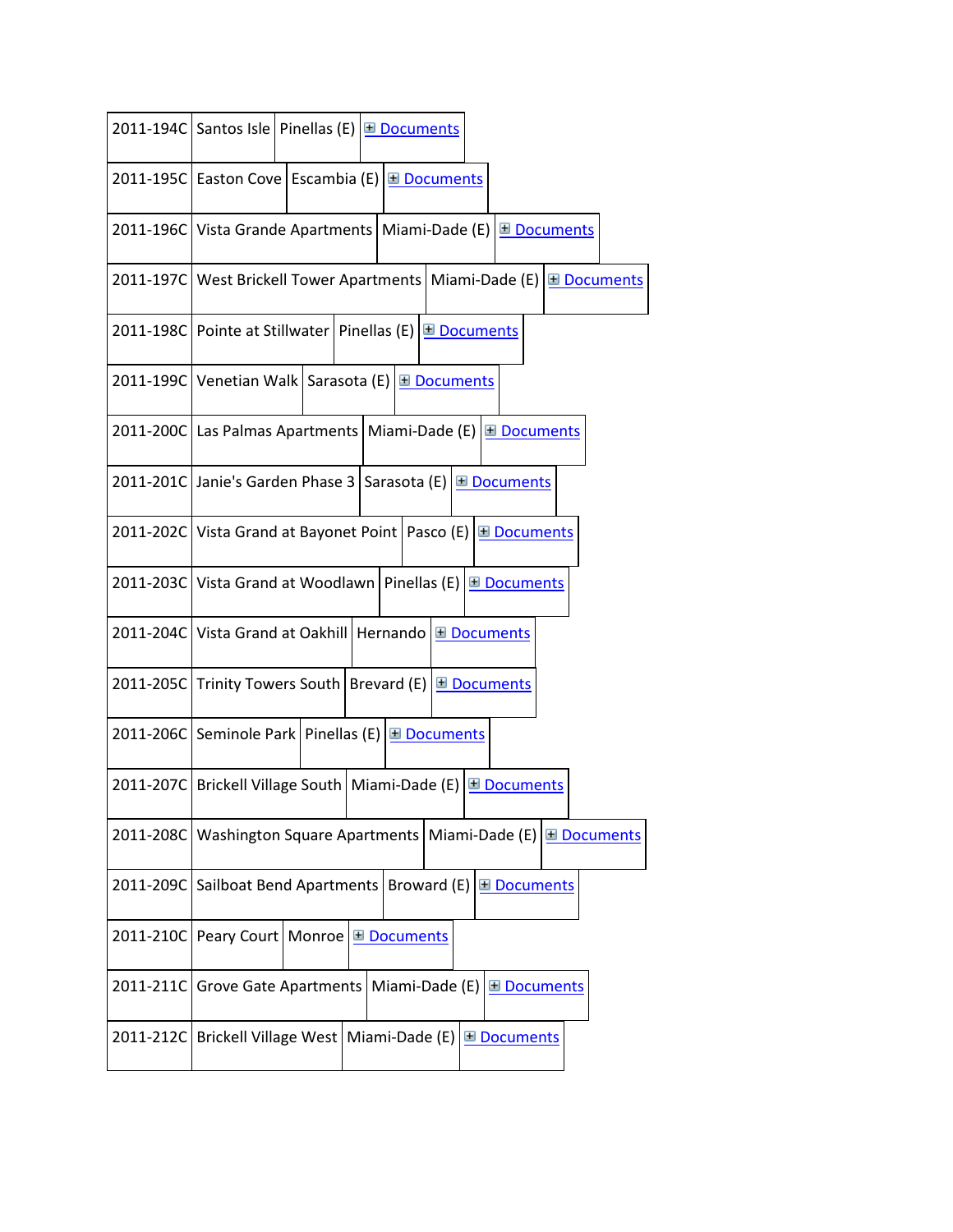|           | 2011-213C Gwen Cherry   Miami-Dade (E) E Documents                              |
|-----------|---------------------------------------------------------------------------------|
|           | 2011-214C   South Miami Gardens   Miami-Dade (E) E Documents                    |
|           | 2011-215C Annie Coleman I   Miami-Dade (E) E Documents                          |
|           | 2011-216C   Brickell Gate   Miami-Dade (E)   El Documents                       |
|           | 2011-217C Tuscan Place Pinellas (E) E Documents                                 |
|           | 2011-218C Brownsville Transit Village V   Miami-Dade (E)   <b>El Documents</b>  |
|           | 2011-219C   Andrews Village   Broward (E) E Documents                           |
|           | 2011-220C   Blanton Park   Miami-Dade (E)   <u>El Documents</u>                 |
|           | 2011-221C Sajous Apartments   Miami-Dade (E) E Documents                        |
|           | 2011-222C   Wagner Creek Apartments   Miami-Dade (E) E Documents                |
|           | 2011-223C Tuscany Cove II Miami-Dade (E) E Documents                            |
| 2011-224C | Tuscany Cove I   Miami-Dade (E)  <br><b>⊞</b> Documents                         |
|           | 2011-225C   Kensington Place   Orange (E) E Documents                           |
|           | 2011-226C   Palm Coast Town Center - Phase I   Flagler   El Documents           |
|           | 2011-227C   Palm Coast Town Center - Phase II   Flagler  <br><b>⊞</b> Documents |
|           | 2011-228C Pointe Kissimmee   Osceola E Documents                                |
| 2011-229C | Richey Woods   Pasco (E)  <br><b>El Documents</b>                               |
|           | 2011-230C Hacienda de Ybor Hillsborough (E) E Documents                         |
| 2011-231C | The Fountains at Saxon Pointe   Volusia (E) $\boxed{\text{H}$ Documents         |